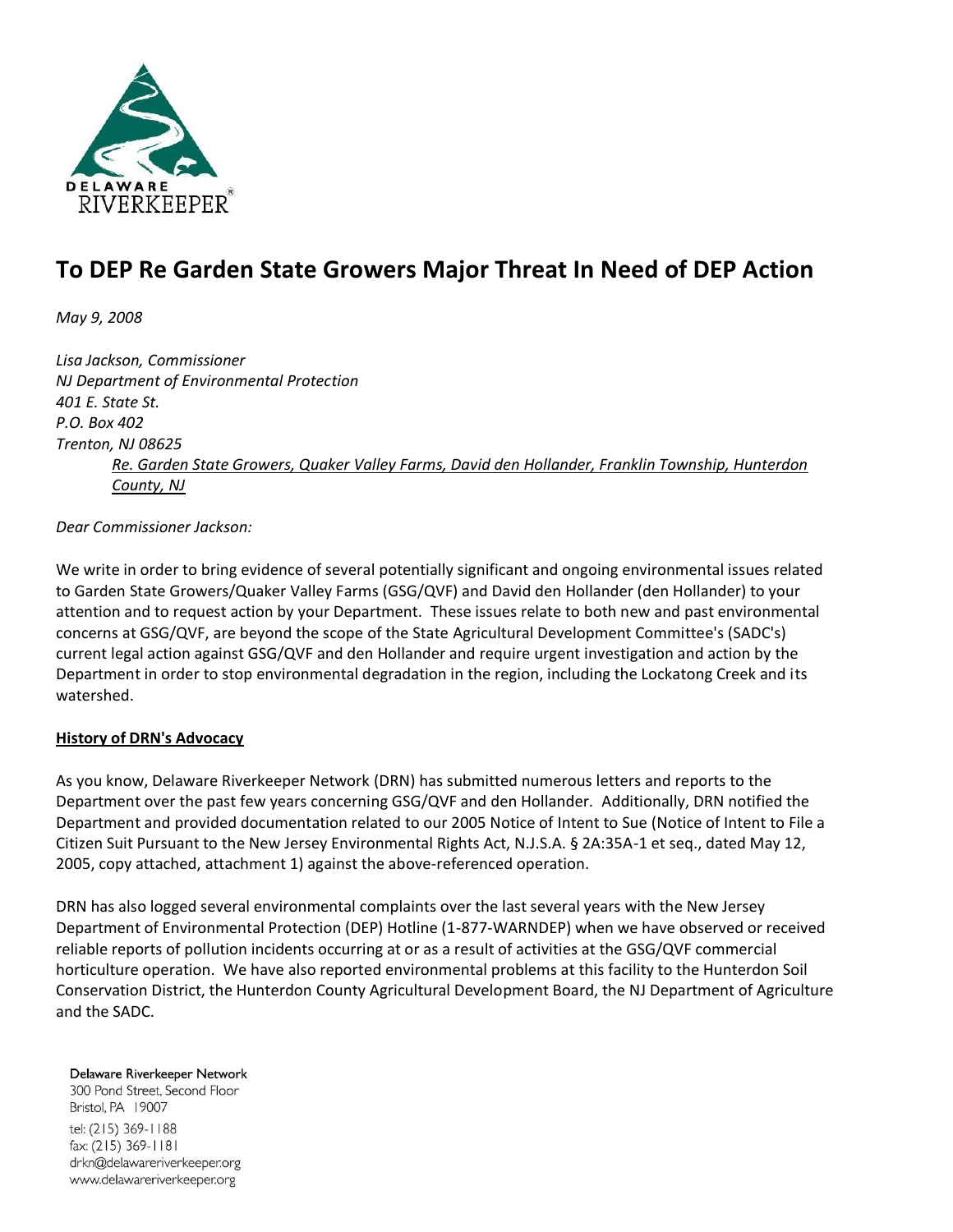In the last year, letters filed with your Department in February, April, August and November 2007 and in January and February of 2008 brought to your attention our concerns about ongoing environmental problems regarding operations at the properties. Our letter dated August 3, 2007 highlighted a lack of progress on the Department's part in following through on its 2005 AONOCAPA against GSG/QVF (AONOCAPA, EA ID#: PEA030002- 1010-02- 0002.1, May 16, 2005) (2005 AONOCAPA); these included violations that had led to DRN's Notice of Intent to Sue, filed prior to the Department's action.

DRN's letters from November 30, 2007, January 23, 2008, and February 1, 2008 addressed new soil destruction activities on the operation's preserved parcel, Block 37, Lot 42. As you know, these earthmoving, cut and fill, soil destruction, compaction and removal operations led to SADC's action in New Jersey Superior Court against GSG/QVF and den Hollander. Concurrently, administrative hearings are ongoing at the Hunterdon County Agricultural Development Board as a result of a complaint filed by Franklin Township against GSG/QVF and den Hollander.

This letter is intended to highlight several potentially significant environmental issues of which you may not be aware, to request investigative action by your Department, and to request a status update on certain past violations.

# **Stream Encroachment Concerns**

The Lockatong Creek is designated a Category One stream under New Jersey's Surface Water Quality Standards. (N.J.A.C. § 7:9B). The Creek flows to the Delaware River and the Delaware and Raritan Canal. The Delaware River is a drinking water source for 2.9 million people downstream (page 8, "Lower Delaware Monitoring Program: 2000-2003 Results and Water Quality Management Recommendations", 2004). The Canal supplies 500,000 water users in Central New Jersey with water from the Delaware River and its tributary streams.

Past violations at GSG/QVF included stream encroachment of the Lockatong Creek or a tributary of the Lockatong Creek and stream crossing violations under the Flood Hazard Area Control Act. The Department's records show possible violations that were reported by Department enforcement inspectors as far back as 1996, 1998 and through to 2005. These violations included encroaching closer than stream encroachment and wetlands protection rules allow, driving vehicles through the stream and its tributaries, removal of trees and other vegetation, grading of riparian areas along the Lockatong Creek, placement of fill, retaining walls, rip-rap and structures within 25 feet of the stream, and illegal stream crossing structures. Several of these violations were cited by DRN in our Notice of Intent to Sue. Although we are aware that the Department verified all or most of these violations in its 2005 AONOCAPA, we are unaware of the outcome of the Department's actions. Please identify how these violations were addressed by DEP and/or GSG/QVF.

We are also aware that new violations (from 2005 through to 2008) on GSG/QVF/den Hollander properties have been noted in DEP inspection reports and that Department action is pending on several of these violations. Several of these violations resulted from Department inspections due to environmental complaints reported by DRN. For your information, enclosed are photos of current stream encroachments that may be in violation of these rules (CD attached, attachment 2; photos dated 5.7.08, attachment 3). We request that the Department investigate these sites.

# **Wetlands Concerns**

Other past violations at GSG/QVF related to freshwater wetlands and wetland transition area violations and the lack of a NJDEP "Letter of Interpretation" for the site under the Freshwater Wetlands Protection Act. These included wetlands and wetlands transition area destruction, grading of wetlands and wetland transition areas, placement of fill material and dumping solid waste and tree parts in wetlands, cultivation of foreign plants in forested wetlands, placement of a road in wetlands/wetlands transition areas, removal of wetland vegetation and destruction of plant life which would alter the existing pattern of vegetation in wetlands. Several of these violations were cited by DRN in our Notice of Intent to Sue. Although we are aware that many, if not all, of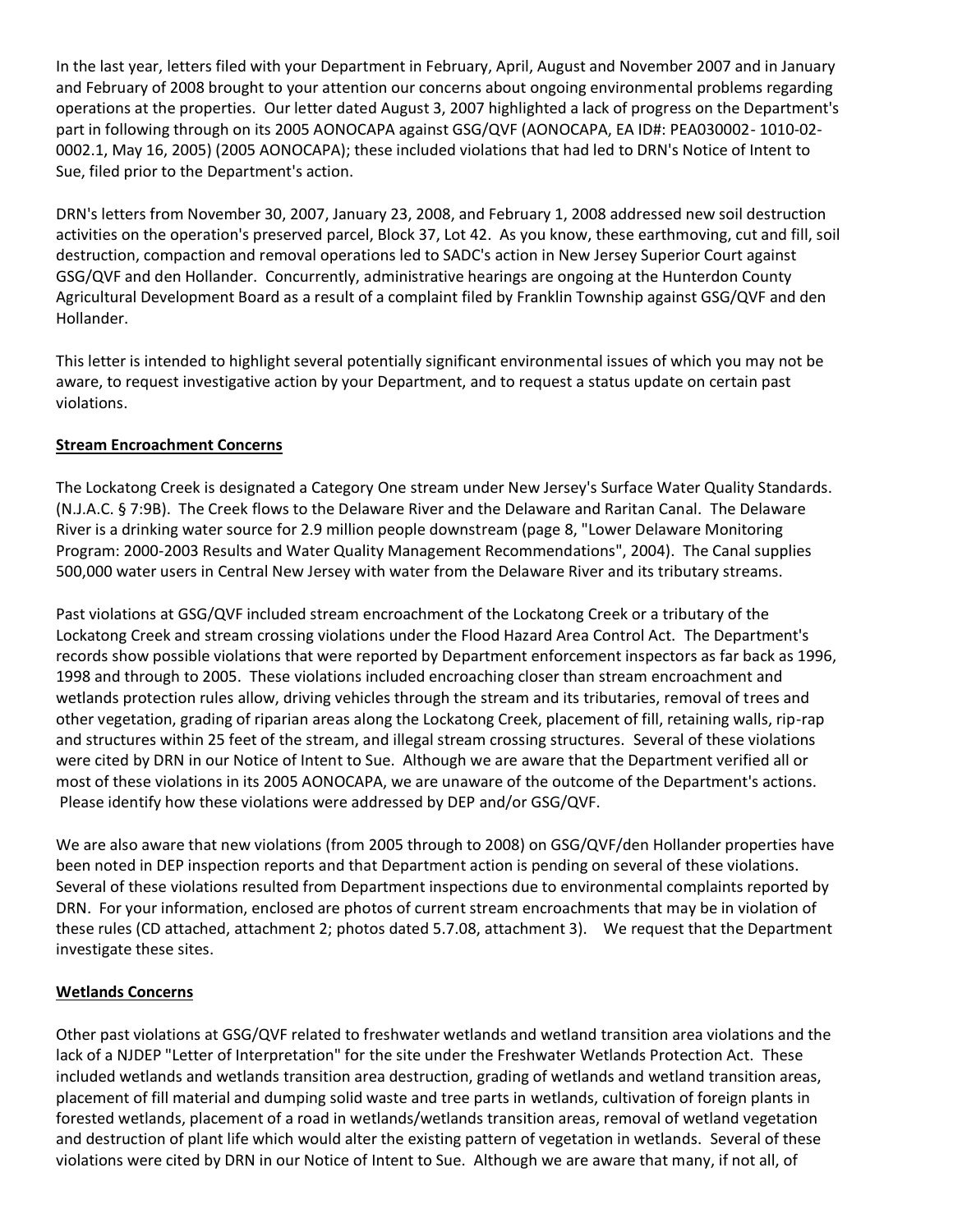these violations were verified by the Department in its 2005 AONOCAPA, we are unaware of the outcome of these violations. Please identify how these violations were addressed by DEP and/or GSG/QVF.

Recent aerial photos (CD attached, February 2008, attachment 4) and photographs taken on May 7, 2008 of the GSG/QVF facility (attachments 3, 5, 6, 7) suggest that wetlands at GSG/QVF remain unrestored. An area previously identified as a regulated wetland area by the Department in 1999, and which was identified in the Department's 2005 AONOCAPA as a wetland where fill material was placed and vegetation destroyed in violation of regulations, appears unrestored in these photographs. This wetland area was also one of the wetland violations that led to DRN's Notice of Intent to Sue. The area that was denuded of vegetation, filled and compacted is a bare field and a portion of the area seems to be under a roadway and/or stockpiled material. Plastic mulch fabric is still covering the portion of the wetlands that is forested adjacent to the Lockatong Creek. We are concerned and surprised at the possibility that such serious violations could remain unresolved three years after the issuance of DEP's 2005 AONOCAPA. Please verify how these violations will be addressed. Further, new wetlands encroachment may have occurred since 2005 and be ongoing today. Attached are additional photos showing possible wetlands violations (CD attached, attachment 2). We request that the Department investigate these sites.

## **Water Resource Concerns**

DRN reported to the Bureau of Water Allocation that there may be ongoing illegal well water use by these facilities. (DRN letter to Diane Zalaskus, 4.12.06, copy attached, attachment 8) We are aware that the Department investigated this report but we are not aware of any enforcement action taken by the Department. Please advise us as to any enforcement action taken by the Department regarding these wells and any mitigation or reparations made.

The report made by DRN was regarding six wells that were installed on Block 42 Lot 5 (David and Cindy den Hollander, 130 Old Franklin School Road, Pittstown, NJ). These wells were hooked up by pipelines in 2006 under Old Franklin School Road to adjoining parcels including but not necessarily limited to Block 37, Lot 42, the preserved farmland. Enclosed are photos of the pipe connections under the roadway (photos attached, attachments 9 and 10).

We are aware of an Agricultural/Horticultural Certification allowing the diversion of groundwater from 5 wells and the imposition of limits to the total use of water from all wells on the property. This Certification (HN0005) was renewed in 2002 and presumably in 2007, when it was due to expire. The Department denied a 2003 application (HN0017) from Quaker Valley Farms for greater water use by these operations based on evidence that the proposed increase in water use would negatively impact the regional aquifer and existing wells in the area. We are not aware of any use permit issued by the Department for the six wells installed since 2005. Please provide DRN with the Department's view of whether the use of these "new" wells may result in the negative impacts previously forecasted by the Department in its decision to reject the prior proposed increase. DRN also requests that the Department advise on the impact of present or potential use of all wells together (numbering 10 or 11 wells) on the regional aquifer, neighboring wells, and surface water features.

Department documents indicate that water is purchased by Garden State Growers from adjacent Quaker Valley Farms, which is the entity that holds the Agricultural/Horticultural Certification. Recent records indicate that Quaker Valley Farms may also deliver water to Garden State Growers. We question whether this may constitute a violation of any permits held by either of these facilities. We are also concerned about the opportunity for abuse presented by improperly metered or monitored wells and/or pipe connections to deliver water from these wells to the irrigation fields throughout the horticulture operation.

We urge the Department to sort out the difficulties presented by the numerous wells, pipe connections and possible inadequate monitoring of the water supply systems at these properties in order to assure that the groundwater resources (and neighboring wells), wetlands, and streams are being adequately protected.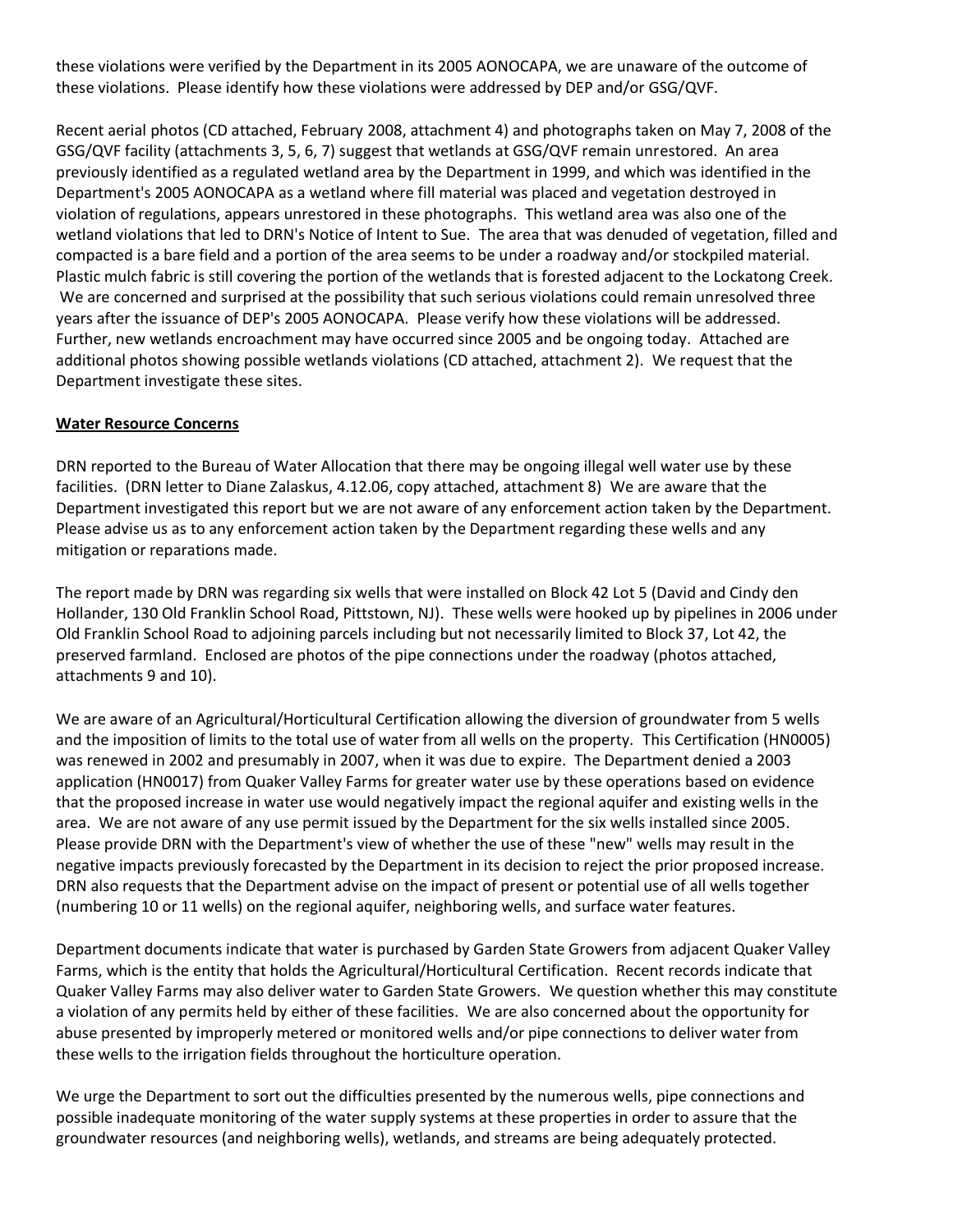In addition to these wells, DRN has received information that there was and may still be pumping of a well or wells at the facility that discharges into a pond on site. The pond discharges to the Lockatong Creek or its tributary. These wells may not be permitted for this use, which seems to be a perennial pumping operation. The well(s) are connected to the pond by plastic piping. Attached is a CD showing the piping connection (CD of photos, attachment 2). We request that the Department investigate this use. We also request an update advising DRN whether there is a permit for this use, and how the use is monitored.

# **Pesticide Concerns**

DRN has received information that there is an unpermitted discharge of pesticide residue onto the ground surface behind the trailer where pesticide equipment is cleaned. There is a permanent pipe installed which spills the wash water and pesticide residue directly onto the ground (photo of trailer and pipe on CD attachment 2 and hard copy attachment 11). This area drains to either the above mentioned pond or indirectly to a tributary or main stem of the Lockatong Creek. The pond discharges to the Lockatong Creek. We request that the Department investigate this illegal pollution discharge.

DRN also reported pesticide mishandling at the facility to the Department in 2004. This report was based on a DRN staff member witnessing the handling of chemicals by workers at the site without protective equipment, or secondary containment (potential violation of N.J.A.C. 7:30-10.2(b) and 7:30-10.2(e)). A subsequent inspection by the Department resulted in a finding that the facility was out of compliance due to lack of adequate record keeping. Attached is a list of chemicals used at the facility in the past (attachment 14). DRN is extremely concerned about possible mishandling of potentially dangerous chemicals routinely used at this horticulture operation. Our concerns are based on the cited report of DRN staff, as well as multiple incidents witnessed by DRN staff and local residents of spraying of materials in high winds, drifts of noxious sprays, foul smells, illness and other potential health impacts (potential violation of N.J.A.C. 7:30-10.2(d) and 7:30-10.2(f)).

### **Solid Waste Concerns**

DRN has received information that there is a solid waste site on the facility. The solid waste accumulated for years in a pile on bare ground and includes pallets, concrete rubble, drums, pesticide containers, plastic, tree stumps and wood, and general trash (photos of solid waste, pallets and debris, CD attachment 2 and hard copy attachment 12). This site is an environmental hazard. We request that the Department investigate this solid waste accumulation.

DRN has received information that unlabeled rusty barrels are sitting at the GSG/QVF facility. These barrels have apparently been sitting at the GSG/QVF facility for at least three years. Whether these barrels contain anything or have any residue in them is unknown (photos of drums, CD attachment 2 and hard copy attachment 13). We request that the Department investigate these barrels and have them removed.

### **Stormwater Policy Concerns**

DRN has serious concerns about the lack of stormwater controls at GSG/QVF and wishes to engage in a dialogue with NJDEP regarding possible solutions.

The Lockatong Creek is protected from degradation by major development through New Jersey's Stormwater Regulations (N.J.A.C. 7:8) by the requirement for a 300 foot buffer on each side of the stream. This special water resource protection area is particularly important for major development projects such as GSG/QVF. While we realize that certain prior agricultural uses are exempt, major development on this property should be required to adhere to stormwater regulations so that the goal of protection of the stream and its water supply and ecological resources can be accomplished. Yet, Franklin Township has been precluded from applying its municipal stormwater ordinance due to a claim to Right to Farm protections by Mr. den Hollander and application of the Supreme Court's decision in *Township of Franklin v. Den Hollander*, 172 N.J. 147 (2002).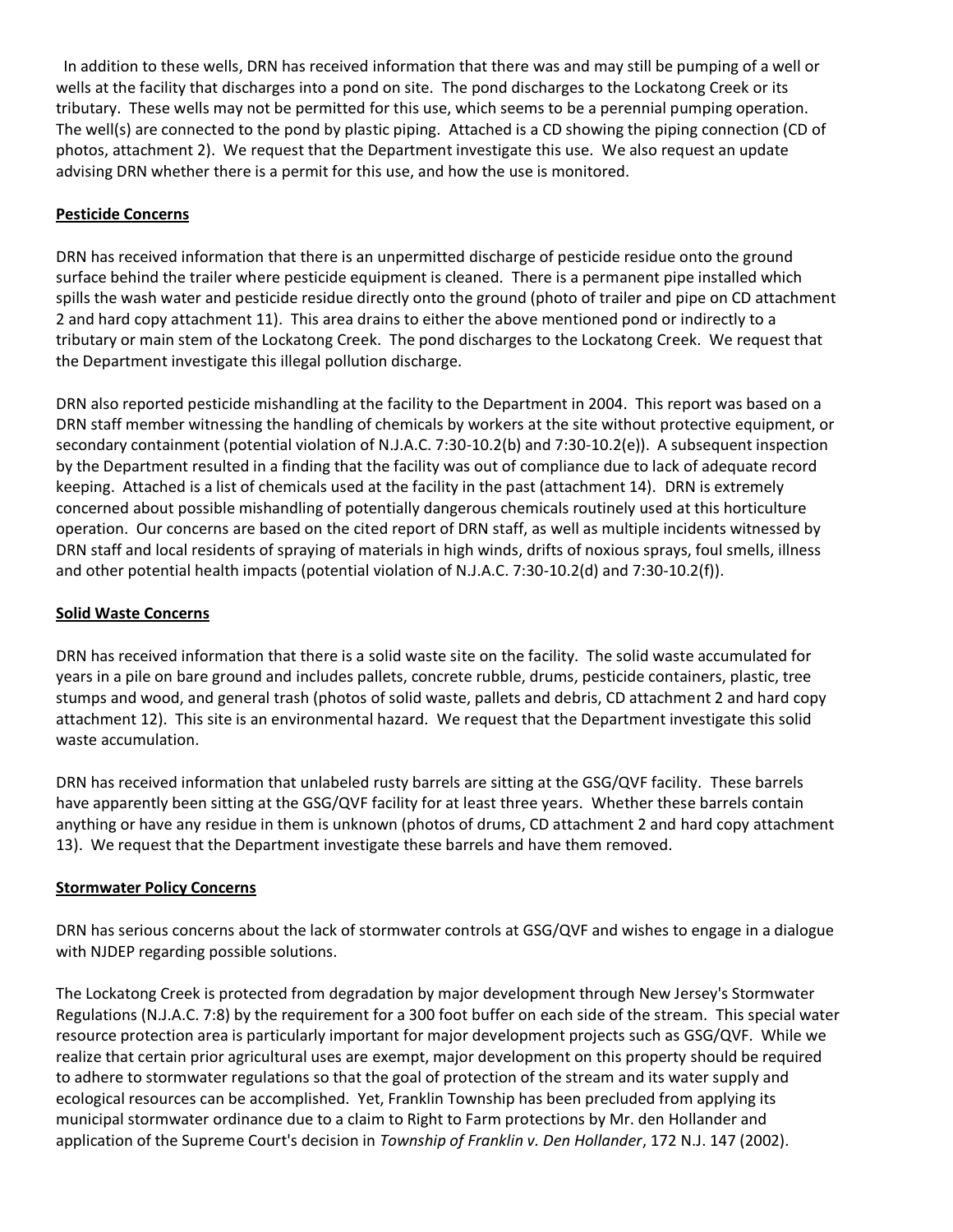Given this framework, the only stormwater controls in place at GSG/QVF merely address portions of fields under a Soil Erosion & Sediment Control Act Plan (a/k/a Chapter 251 Plan) approved by the Hunterdon County Soil Conservation District. We are aware that den Hollander recently applied to the Department for a General Stormwater Permit. However, the past several years have seen major development at GSG/QVF, development which is encroaching on the Lockatong Creek without buffer protection and without an adequate stormwater management plan. DRN has serious concerns that the GSG/QVF facilities have fallen between regulatory cracks regarding stormwater management, resulting in inadequate protection of the Lockatong Creek.

Addressing stormwater pollution is a DRN priority, and for good reason. The U.S. Environmental Protection Agency (EPA) lists agriculture as the leading pollutant source, by far, for stormwater runoff in the surveyed river miles across the Nation (EPA, The National Water Quality Inventory, 1996 Report to Congress, EPA 841-R-97- 008. Office of Water. Washington, D.C., 1998). Stormwater pollution generated by the GSG/QVF facilities must be addressed in a manner that is protective of the Category One status of the receiving waterway, the Lockatong Creek. This is not being accomplished through present environmental controls. Ultimately, the Department must ensure that the Lockatong Creek and its watershed and the downstream waterways are protected as intended by New Jersey Surface Water Quality regulations and Stormwater Management rules. We invite you to engage in a dialogue with DRN on this issue.

# **DRN's Monitoring Efforts**

As you may know, DRN regularly undertakes monitoring efforts to further its protective efforts. In the past, monitoring of the Lockatong Creek by DRN and others revealed impairment at the location of GSG/QVF's horticultural operations. Further testing is currently underway by DRN monitoring specialists. As we complete our stream monitoring efforts, we intend to share the results with you and your Department.

### **Aerials and Visual Notes**

For the Department's use is a CD of photos taken by DRN staff in June 2003 (attachment 15). Comparisons of forested areas, stream buffers, development intensity and ponds with the February 2008 aerial photo CD (attachment 4) is instructional. We point out the color in the 2008 aerials (CD, attachment 4, hard copy of photo, attachment 16) of one of the ponds and foamy texture and color of another one of the ponds (CD, attachment 4, hard copy of photo, attachment 17). We request that the Department investigate these apparent surface water quality issues.

### **Conclusion**

Delaware Riverkeeper Network is extremely concerned about the past and current environmental problems at these facilities and the environmental degradation that has resulted and continues to result. It is unfortunate that these problems have become seemingly intractable and continued unabated. We look forward to working with the Department to resolve these issues.

Sincerely,

| Maya K. van Rossum       |                                                     | <b>Tracy Carluccio</b>                       |  |
|--------------------------|-----------------------------------------------------|----------------------------------------------|--|
| the Delaware Riverkeeper |                                                     | <b>Deputy Director</b>                       |  |
| Cc:                      |                                                     | Hunterdon County Board of Chosen Freeholders |  |
|                          | Hunterdon County Agricultural Development Board     |                                              |  |
|                          | Department of Agriculture Secretary Charles Kuperus |                                              |  |
|                          | Hunterdon County Soil Conservation District         |                                              |  |
|                          | <b>Senator Leonard Lance</b>                        |                                              |  |
|                          | Representative Marcia A. Karrow                     |                                              |  |
|                          | Representative Michael J. Doherty                   |                                              |  |
|                          | William A. Schnurr, Deputy Attorney General         |                                              |  |
|                          |                                                     |                                              |  |